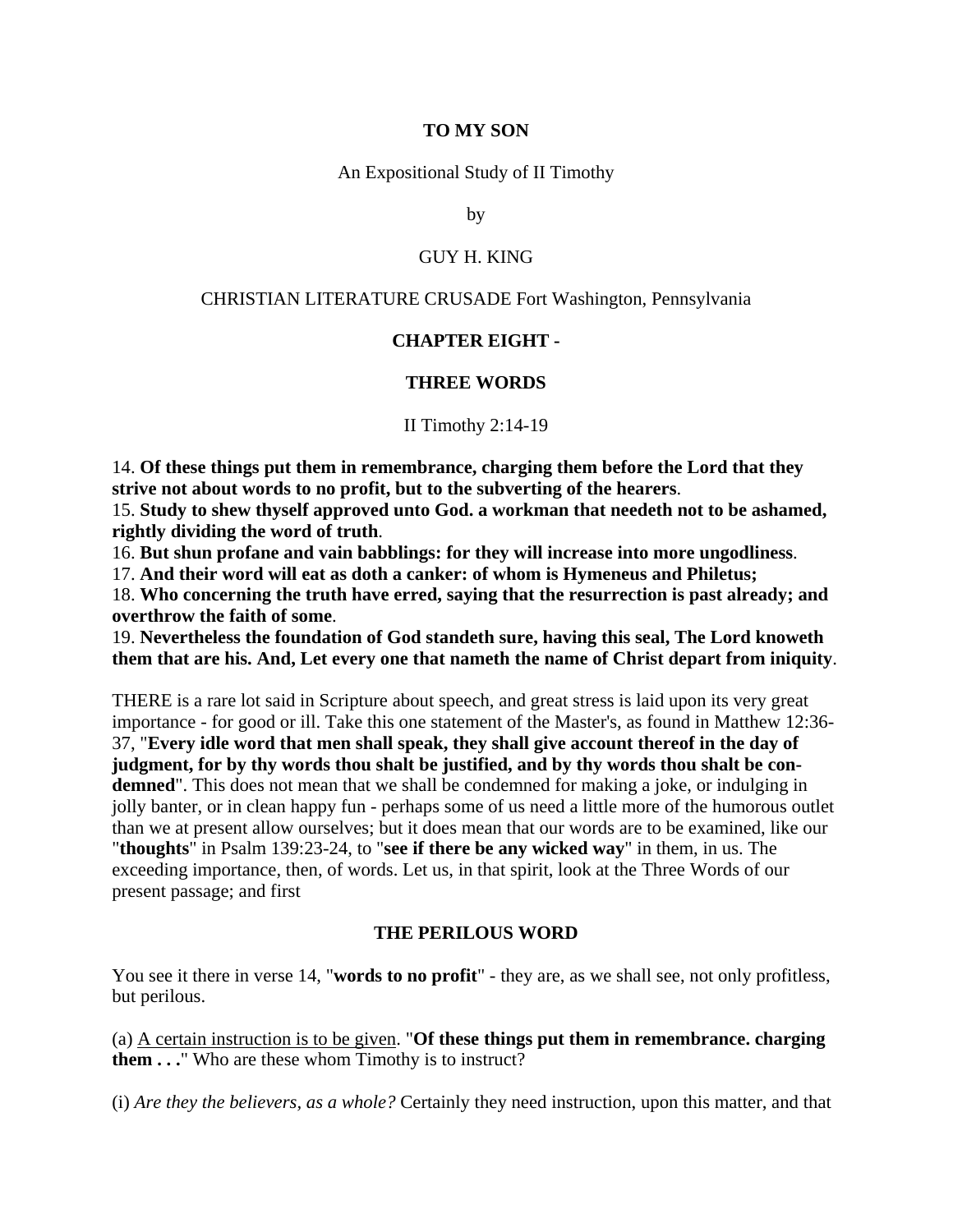matter, and all matters; and they who know most know how little they do know. A boy of fourteen, in explaining to me why he was leaving school, said, "They can't teach me any more" with the self-satisfied air of one who knew it all!

I have heard of Christians who have, in their own estimation, reached that exalted pinnacle of sublime perfection: you can't teach them anything. Well, well. How refreshing to turn to such a passage as Isaiah 50:4, "**he wakeneth morning by morning, he wakeneth mine ear to hear as the learned**." How we thank GOD for the HOLY SPIRIT, our Teacher, and for the Holy Scriptures, our Text-book: for we need constant instruction. Don't you feel that? Or

(ii) *Are they the teachers, in particular, that Timothy is to instruct?* These would be the local leaders who were placed under the young bishop's jurisdiction and administration.

Certainly they, too, would need it, for they who would feed others must heed themselves, as Paul says to this same Timothy in his First Epistle (4:16), "**Take heed unto thyself, and unto the doctrine**."

We note next that

(b) A right atmosphere is to be created. " **. . . before the Lord**," that is, as in His sight, as in His presence.

(i) *Speaking as in His sight*. What a difference that makes - there will be a loving care for our hearers, a straight faithfulness with them. Dr. Plummer says, "One is inclined to think that if ministers always remembered that they were speaking in the sight of GOD, they would sometimes find other things to say, and other ways of saying them." You may, on an occasion, have been speaking about some man, his words and views and actions, talking in a somewhat free and unrestrained fashion, when all of a sudden the man himself entered the room. That completely changed the whole atmosphere, he now could hear all you said - you were more careful to measure and moderate your words. Oh, that we preachers, when speaking of Him, and of His things, would recollect that He has come into the room, the church, indeed that He was there first (cf. "**There am I . . .**", Matthew 18:20), and that we were speaking "**before the Lord**".

(ii) *Listening as in His sight*. What a difference this makes in the manner of our reception of the message. Personal preferences will not operate so forcefully, and we shall find His word coming from even the preacher whom we dislike or despise.

We shall listen the more attentively, with something of the purpose of the old prophet, "**I will... see what He will say unto me, and what I shall answer**," Habakkuk 2:1. We shall be alert to catch, through the human voice, the tones of the Divine voice. Yes, if instruction is to be given, it is well, to begin with, to get the atmosphere right - that GOD may grant Utterance to the speaker, and Understanding to the hearer.

Now we are ready to see that

(c) An important matter is to be dealt with. "Words".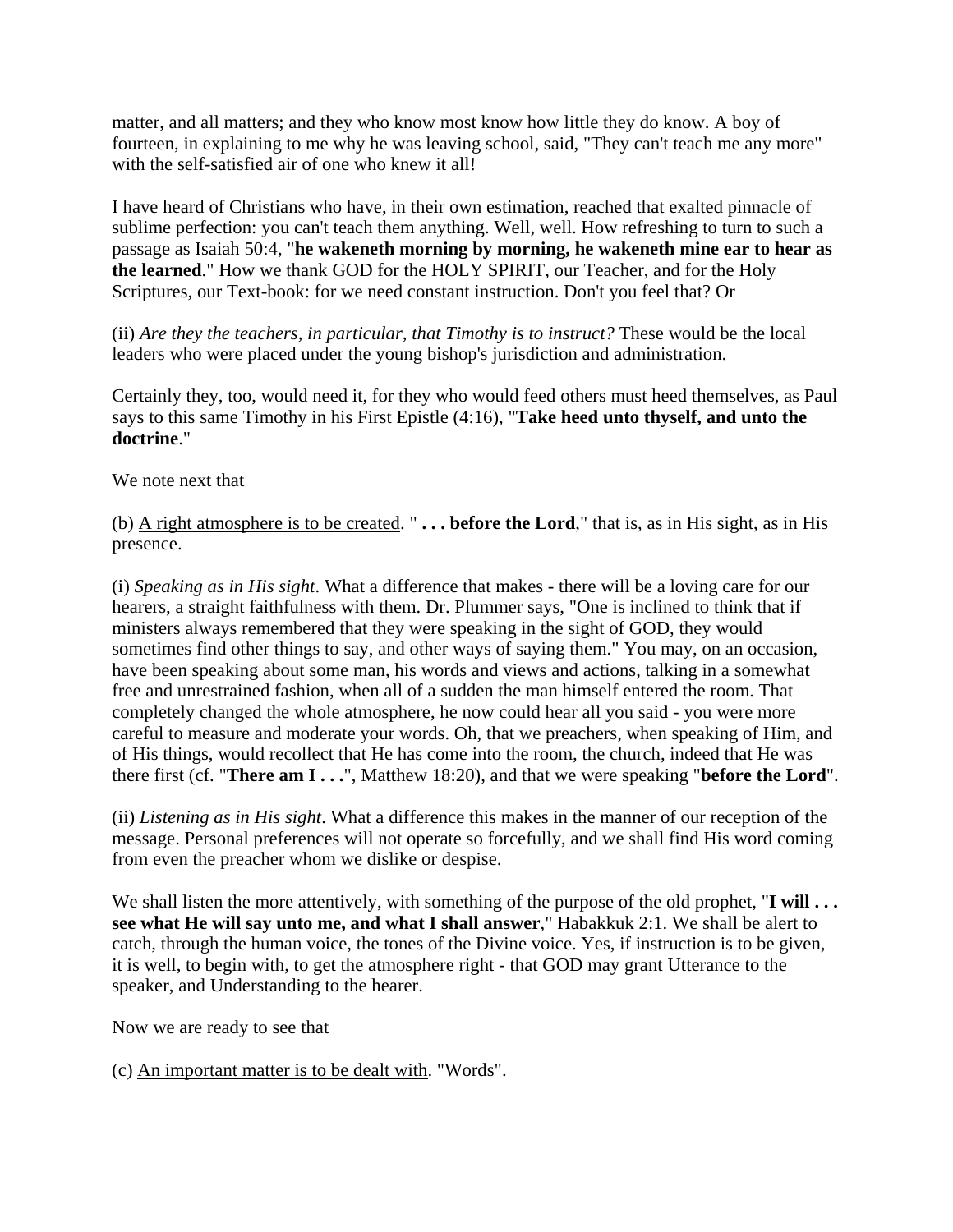(i) *They can be of enormous importance, as we have already indicated*. Often they are of nothing less than eternal significance. Take Luke 1:47, "**My spirit hath rejoiced in God my Saviour**" who can estimate the importance of that little word "**my**"? Take Galatians 3:16, "**He saith not, And to seeds, as of many; but, as of one, And to thy seed, which is Christ**" - everything hangs upon the one word; indeed, the one letter.

Take Matthew 22:43-44, "**How then doth David in spirit call Him Lord, saying, The Lord saith unto my Lord**"? - the whole argument turns on, the validity of the argument depends on, that one word.

Or let me take you to your Early Church History. Some of you will remember the Battle of the Word at Nicea, in A.D. 325: how that, as against the word of Arius for the nature of the Second Person of the Godhead, the word which means "*of like substance*," Athanasius brilliantly argued for the word that indicates, "*of one substance*". Fortunately, that great young scholar saw the vital issue that was at stake; the heretical Arius was defeated, and the word is in our Nicene Creed to this day - to being of One Substance with the Father." All that fuss over a word - in fact, one tiny letter, the Greek "iota" our "**i**," which is the only difference between the two words. Yet how much was involved. However, the contrary may also be said of words,

(ii) *They can be of trifling worth* - "**to no profit**". Alas, so much time, and heat, and energy, and temper have been wasted on "word-fighting", when the controversy has been unneedful and not called for. People have fought, and fought, over a word expressive of little else than their own personal opinion or preference. It is a little difficult to decide whether the apostle is thinking here merely of a word, or of an argument.

Dr. Moffatt is not the kind of man to disparage, or to discourage, the exercise of mental gymnastics, the battle of wits; but he sees in this passage the thought of the futility of most of that habit. Some of us lesser mortals are inclined to wonder whether, in spiritual things, argument ever does any good at all. One further thing about such words,

(iii) *They can be tragically perilous* - "**to the subverting of the hearers**". All this heat about matters of doubtful importance can have a very serious effect on those" outside the fight, those who are looking on, bewildered, disillusioned; so often they have been undermined, overthrown, and have let go their faith. The word translated "**subverting**" is the one from which our word "*catastrophe*" comes; and, in the light of this verse, one is constrained to acknowledge that while, in some circumstances, controversy is necessary, and even a plain duty, yet in many cases, and for many people, uncalled - for controversy is very near to catastrophe.

If we find ourselves involved in controversy, let us make quite sure that it really is a necessity for Truth's sake, and not for personal reasons, and, having decided that, then let our words be as "**before the Lord**".

Let me repeat that controversy may become incumbent upon us; but unless it be that, let us eschew it, lest it prove the perilous word, that leads to a soul's undoing. Above all, let us beware of the company of the man who really cares little about the right or the wrong of his word, so long as he wins his argument. And now for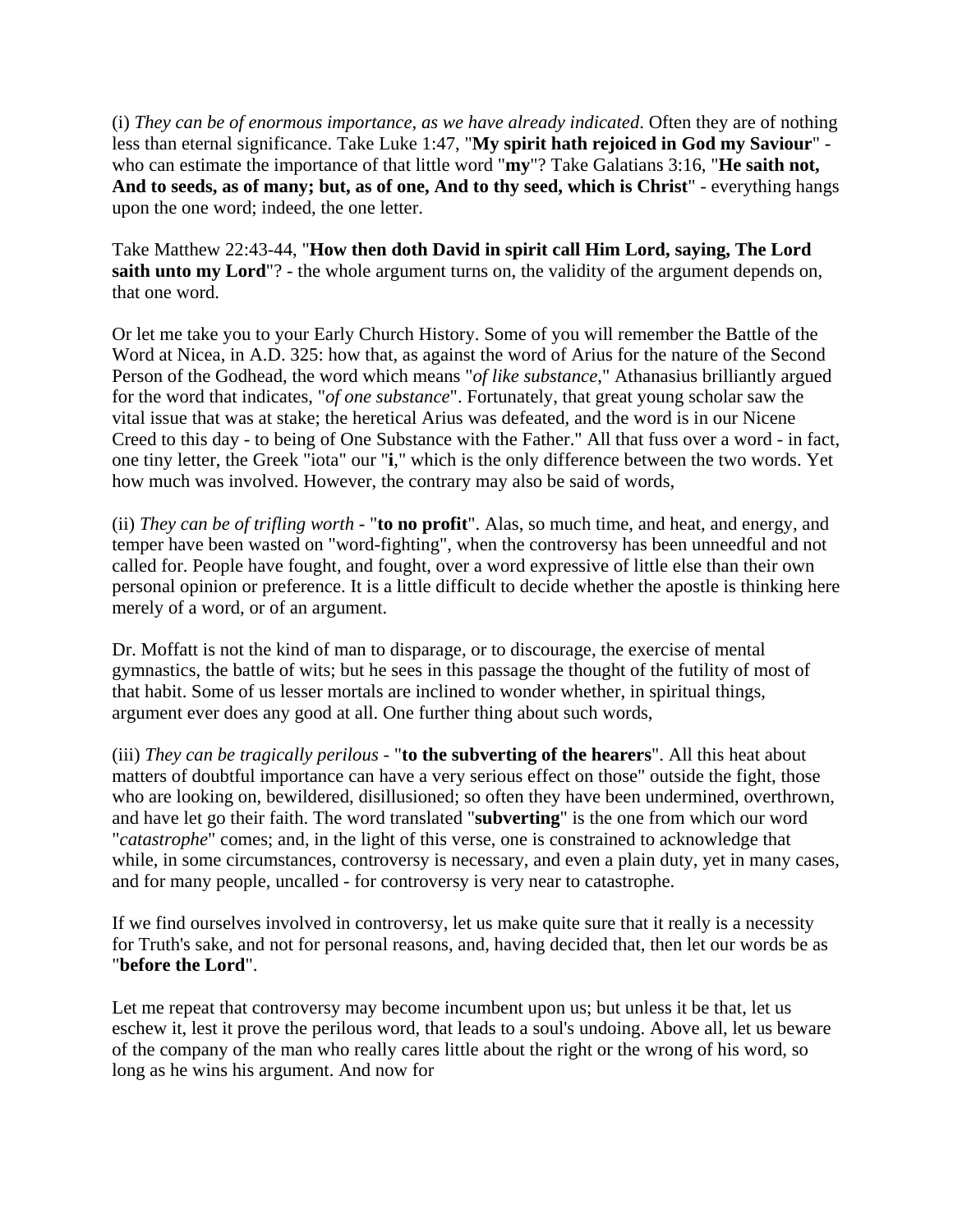# **THE PERNICIOUS WORD**

## There it is, in verse 17, "**their word will eat as doth a canker**". That raises at once

(a) The danger of false teaching. We shall note (i)

What was the form of these "**profane and vain babblings**"?

It was a teaching that "**the resurrection is past already**". This cult of Gnosticism, whose aberrations from the truth Paul had so constantly encountered in the course of his journeys - most notably, perhaps, at Ephesus, the very place in whose city and neighbourhood Timothy was working - admitted the future life of the soul, but denied the resurrection of the body. They insisted that the moral renovation, the spiritual resurrection, of believers in CHRIST, along the lines of Romans 6:3-5, was the only resurrection to be expected. It was past already, as soon as a man became a believer. And

(ii) *Who were the leaders of this heterodox movement*? "**Hymenaeus and Philetus**" are singled out for mention. We know nothing else of the latter; but there is an earlier instance of the first name, in I Timothy 1:20, and the likeness of the spiritual atmosphere of the context there to that which we have in our passage almost certainly establishes the identity of the personality. In those First Epistle verses a strange and solemn statement is found - "**whom I have delivered unto Satan, that they may learn not to blaspheme**" - that Satan might have power to afflict their bodies, as, for a quite different reason, he had in the case of Job 2:4-

For the same cause as we must assume in the instance of Hymenaeus, we find a like punishment is laid upon the sin of physical lapse, when the leaders are instructed, in I Corinthians 5:5, "**to deliver such an one unto Satan for the destruction of the flesh, that the spirit may be saved in the day of the Lord Jesus**."

You see, these Gnostics held that the body is essentially and absolutely evil: that is why, in their view, there can be no resurrection for it. Holding this belief, some treated their body with harshness, by pains, and fastings, and neglects; others treated it with looseness, saying that you could do what you liked with the evil thing, and so they descended to all kinds of physical sin.

The most severe measures were adopted, in those First Days, to maintain purity of doctrine and purity of life; and this extraordinary power was vested in those church leaders to consign to Satan's machinations, that, after moral lapse, the culprits might through physical suffering, come back to spiritual health again.

Do we not see, then, how appropriate it is to find here a suggestion of

(b) The disease of false teaching? "**As . . . a canker**", a gangrene, as the word is. False teaching is not an isolated blow; it is an accumulating, growing thing. "**They will increase unto more ungodliness**," more impiety, as our passage says - deeper into error, further into sin. Let us not forget that there is a close connection between what we believe and how we behave. Sometimes the question is asked, Does it matter what we believe? There are several answers to that silly question; one of them is this very fact, that, sooner or later, belief is bound to affect behaviour.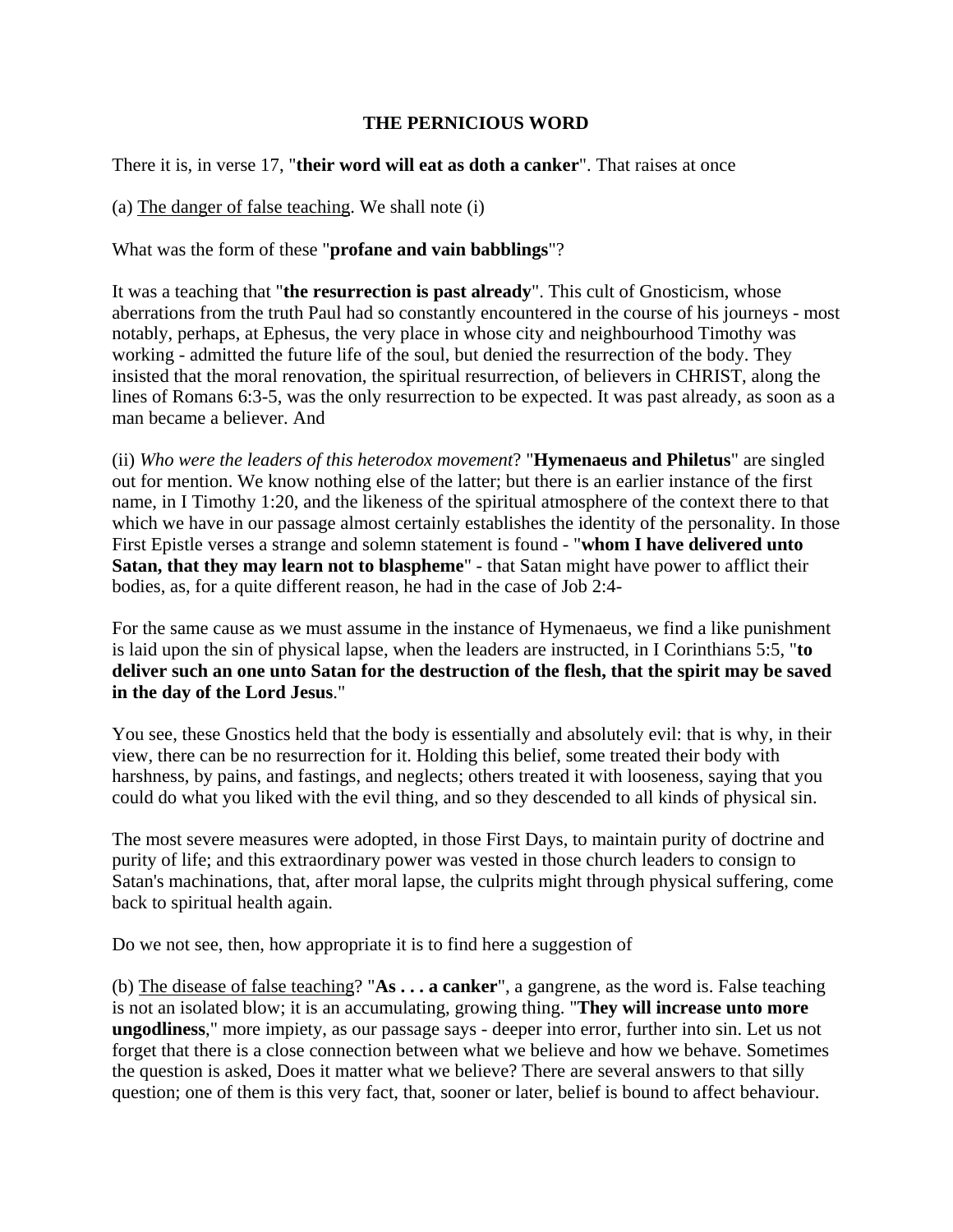"**Shun**" it, says Paul, give it a wide berth, as you would a poison or a plague.

A word is added concerning

(c) The damage of false teaching. It will "**overthrow the faith of some**", in addition to all the other results that have been suggested. There was a time when, in the simplicity and reality of their trust in their Saviour, they walked so closely, and so happily, in the ways of GOD; but then came those who "**wrest the Scriptures**," not only, as II Peter 3:16 says, "**unto their own destruction**," but to the destruction of many another. It isn't merely that their faith in the old doctrine is undermined, but that their faith in the Lord Himself is overthrown.

But let us turn from all this consideration of the pernicious word of false teaching, and dwell for a bit, ere we pass to the last of our Three Words, on

(d) The domicile of true teaching. We have here

(i) *The house itself* - "**the foundation of God standeth sure**." That word "**foundation**" is used with various implications in the New Testament - sometimes it is the Scriptures on which we build, sometimes it is the Master Himself; but I think we may say that in our present passage it is not the foundation of the house, but the whole house itself which is intended - the house that He founded.

Just as you may speak of, shall we say, a college as Somebody's foundation - for example, of Eton as Henry VI's foundation, or of Christ Church, Oxford, as Cardinal Wolsey's foundation so you have here "**the foundation of God**," His house and household, the Church, the "**great house**" of verse 20. Then we have

(ii) *The inhabitants thereof, as represented in the two-sided "seal" of the building*. There was, in those days, a widespread practice of engraving inscriptions over doors - "**thou shalt write them upon the door posts of thine house, and upon thy gates**," Deuteronomy 11:20; and on the pillars and foundations - "**Him . . . will I make a pillar in the temple of My God . . . and I will**  write upon him the Name of My God, and the name of the city of My God" Revelation 3:12; "**the wall of the city had twelve foundations, and in them the names of the twelve apostles**," Revelation 21:14.

Well, these two inscriptions "**seal**" the house which is His Household:

First, on the obverse side, God-ward - "**The Lord knoweth them that are His**." And that "**knoweth**" implies that He loves them, cares for them, surrounds them, supplies them, saves them. All this, and all else, is in the thought as in the similar words of the Saviour Himself, in John 10:14, "**I . . . know My sheep**". He knows; He cares - what comfort is this! It may, alas, be the case that those who know us best do not know us as His - perhaps through the cowardice of our silence, perhaps through the inconsistency of our conduct, they have no idea that we are Christians. Yet, in spite of our failings and failures, He knows we are His. What an incentive to be, and to do, better.

Then, on the reverse side, manward - "**Let everyone that nameth the Name of Christ depart**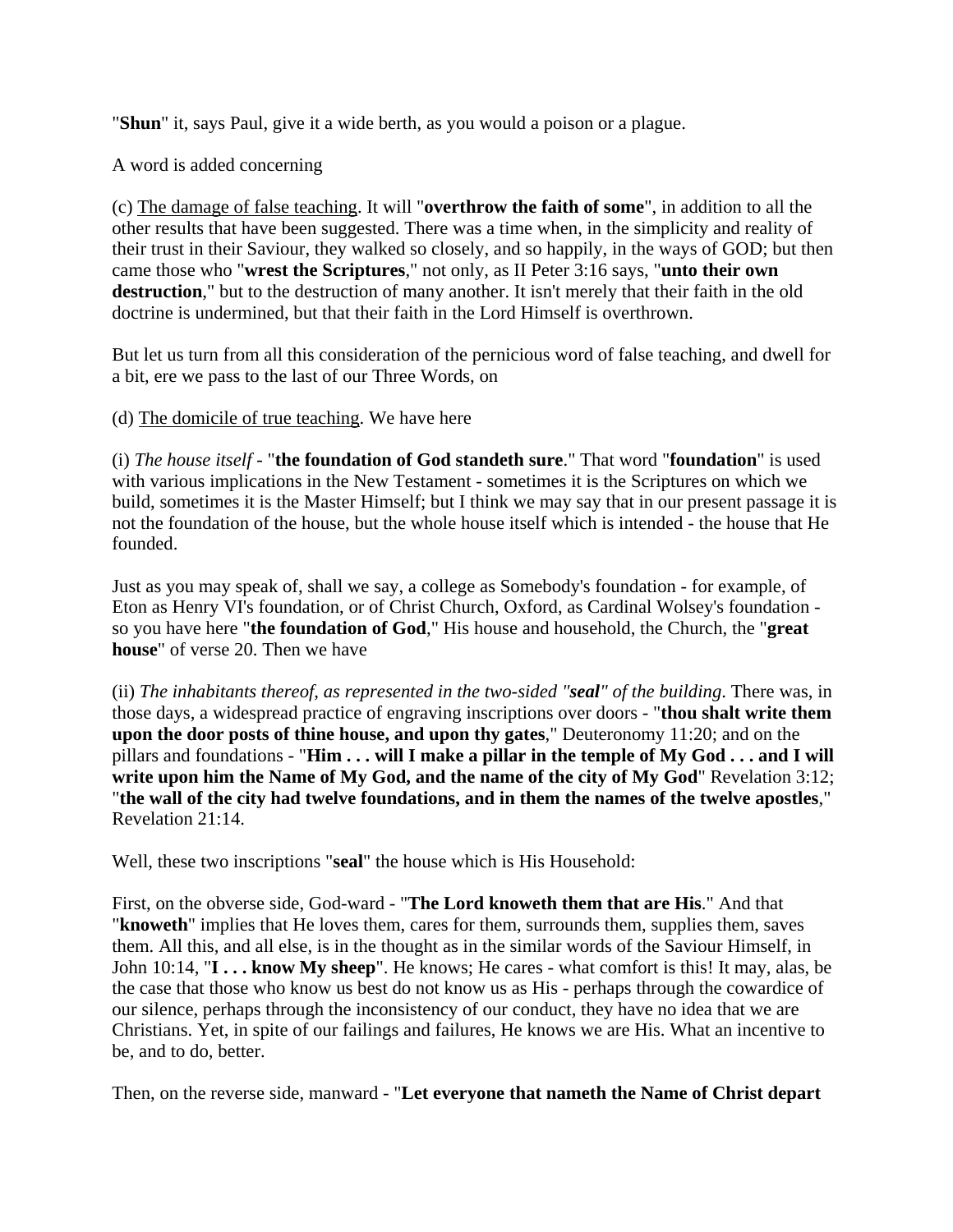**from iniquity**". We said some might not recognise as Christians because of our unchristian behaviour, but that is, of course, all wrong. Those who name His Name - that is, who are His should be easily recognised by the holiness of their walk, they should "**depart from iniquity**."

Attached to the house, as descriptive of its inhabitants, is the two-faced seal - one side says of them, "**His**"; the other, "**Holy**". It is for every member of the household to level up consistently to those two qualities.

We have spoken earlier of those who have had the foundations knocked away from under their feet - controversy has subverted some (verse 14), heresy has overthrown others (verse 18); but here is a Foundation that abides, that remains unshaken, that "**standeth sure**". We look upon the difficulties of the world around us; we note with attention the delusions of Satan, for "**we are not ignorant of his devices**", as II Corinthians 2:11 says; we observe with sadness the defections of some - but we rejoice in those who abide undismayed, and unmoved, in the unchanging "**foundation of God**". David once asked, "**If the foundations be destroyed, what can the righteous do?**" (Psalm 11:3). Ah, but this foundation won't be - it "**standeth sure**". And now it's time we turned to look at that other foundation, that Mr. W. E. Gladstone called "The Impregnable Rock of Holy Scripture!"

## **THE PRECIOUS WORD**

It is seen in verse 15, "**the word of truth**." Those who remember the great Torrey and Alexander missions in this country, will recall how that this verse was a kind of watchword, what we should now call a "slogan" of their campaigns. In sending letters people would put on the envelopes "II Timothy 2:15"; they would dispatch telegraphs bearing the message "Two Timothy Two Fifteen"; they would greet one another in the street with the same words; there were placards on the boardings, posters at the houses - everywhere was "Timothy 2:15." Well, here it is again: we might very profitably adopt it as the slogan, the motto, of our own life. It seems to me to be a most delightful summing-up of a satisfactory Christian life, with a revelation of its secret, "**the word of truth**." See here, then

(a) The work well done - "**a workman that needeth not to be ashamed**." This is just another illustration of the strenuousness of the Christian life, which this Second Chapter has so urgently underlined. We have already learnt that the believer is intended to be a soldier, an athlete, and a farmer - now he is an artisan: he is expected to be a worker. Evidently, the Christian life is no picnic; How will this workman become ashamed?

(i) *If he do his work badly* - we ought all, and always, to put our very best into it; but do we? How often we go to it very ill prepared. A Sunday-school teacher, for instance, puts hardly anything into the task of getting his Lesson ready, scarcely looks at it until Saturday evening, has got so into the habit of slackness that he has come to feel almost that anything will do for the children. In the day when our Christian work is judged (I Corinthians 3:11-15), such a man would stand dreadfully ashamed. He had better be thoroughly ashamed of himself now. Look at Jeremiah 48:10, "**Cursed be he that doeth the work of the Lord deceitfully** [negligently]."

(ii) *If he do it easily* - with little cost to himself, and with no sort of sacrifice. I have heard of Christian people refusing to take up spiritual work offered to them because it would mean giving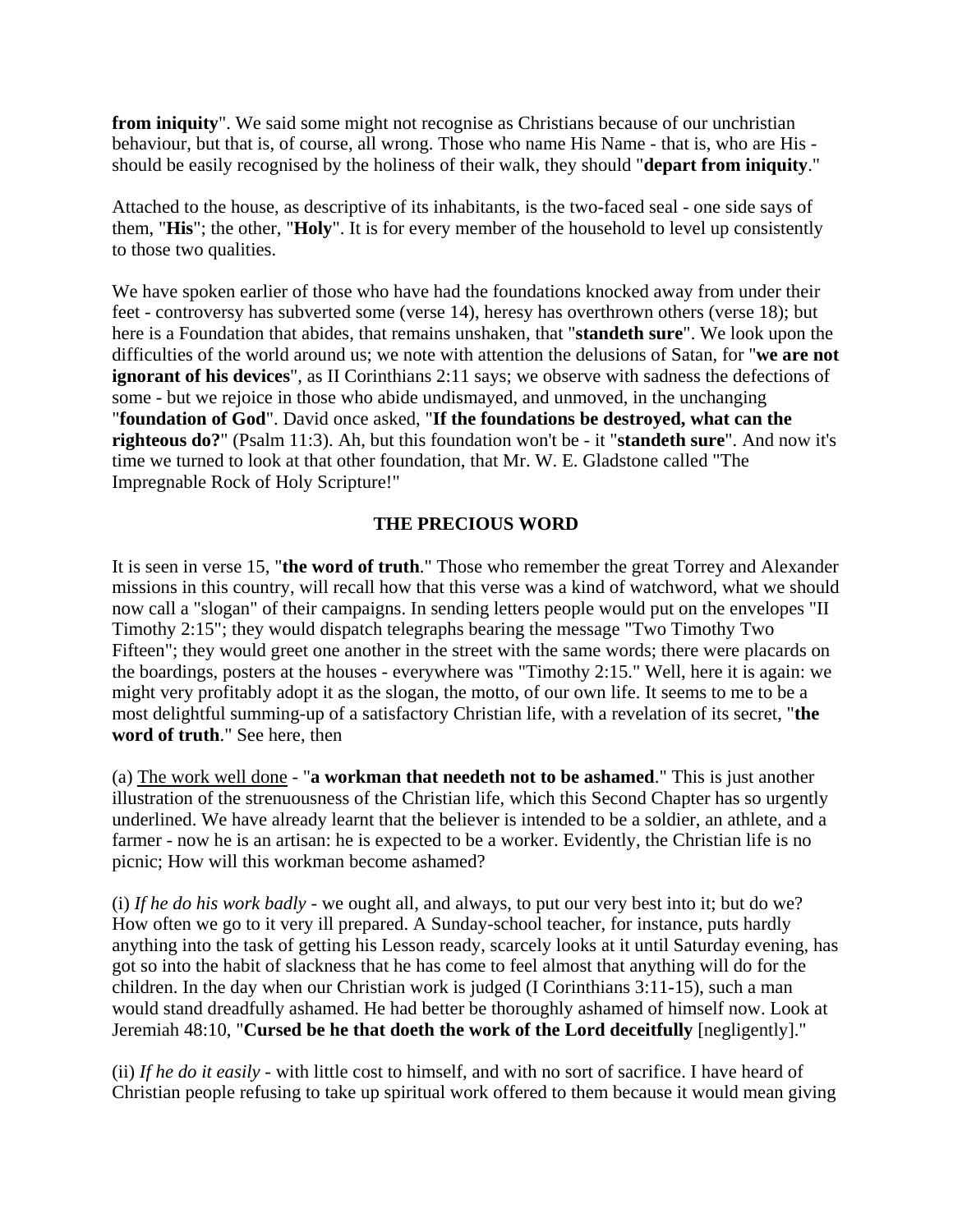up some bit of selfish enjoyment, or because they are so shy and would feel so dreadfully nervous, or because they fear they would get very tired. Make no mistake about it that a service without sacrifice is a shame worthy thing. The service that counts is the service that costs. So then, how much does your Christian work cost you?

(iii) *If he do it fitfully* - doing something if he feels like it, dropping it (and leaving the church!) if anyone dares to criticise at all, taking it up again if the inducement is powerful enough, or if the flattery is sufficiently agreeable. What a terrible way to treat what is one of the highest privileges of mankind.

(iv) *If he do nothing at all* - a drone in the hive. A stranger was talking with one of the monks at the St. Bernard Hospice when one of the grand, magnificent dogs came home. It just slinked by, its tail down, its head dejected, its whole bearing the picture of misery. "What's the matter with that dog?" asked the visitor. "Oh, it has found nobody to help, and it is feeling so ashamed."

My friends, we could never have that brave animal's excuse - lost on the bleak mountains is a multitude of souls, needing desperately the help that we Christians alone can give: when we come Home at the End of the Day, how terribly ashamed we shall be, if we have never attempted to do a thing to help them. Some of us Christians are content to remain in our arm chairs, never moving a foot, never stirring a finger, to serve. Any such will have painful cause to hang their heads with shame when we meet the Lord. How grand, though, to be one of those faithful servants of His who have no need to be ashamed.

That leads us to the thought of

(b) The Master well pleased - "**study to shew thyself approved unto God**." "**Present thyself**," it means.

(i) *As one He can use*. Like a workman who comes each morning to his governor's office, to present himself for duty, ready for orders - GOD approves of that attitude. May we thus present ourselves every day - "**present your bodies a living sacrifice, holy, acceptable unto God, which is your reasonable** (logical) **service**," Romans 12:1.

(ii) *As one He can trust*. Alas. He cannot always trust all His servants. In all the exquisite reality of His Humanity, we hear of His leaning upon the sympathy and fellowship of His friends, in a time of direst need - "**tarry ye here, and watch with Me**" (Matthew 26:38); but He found He could not rely on them, they went to sleep and let Him down.

On the other side of the matter, we shall recall that word He spoke to Elijah, in I Kings 17:9. "**Behold, I have commanded a widow woman there to sustain thee**" Having commanded, He knew He could rely on her to do it. Mind you, if ever a person would have been justified in saying that she couldn't do it, it was she. There was nothing left in the larder, the last little scraps were about to be used in the last bit of food, before she and her boy must give themselves over, in that time of drought and famine, to death from starvation. How could she possibly feed the prophet besides? Was she willing? That was the crux of the matter; for, if she were willing, GOD would arrange for the doing of it - however impossible it appeared.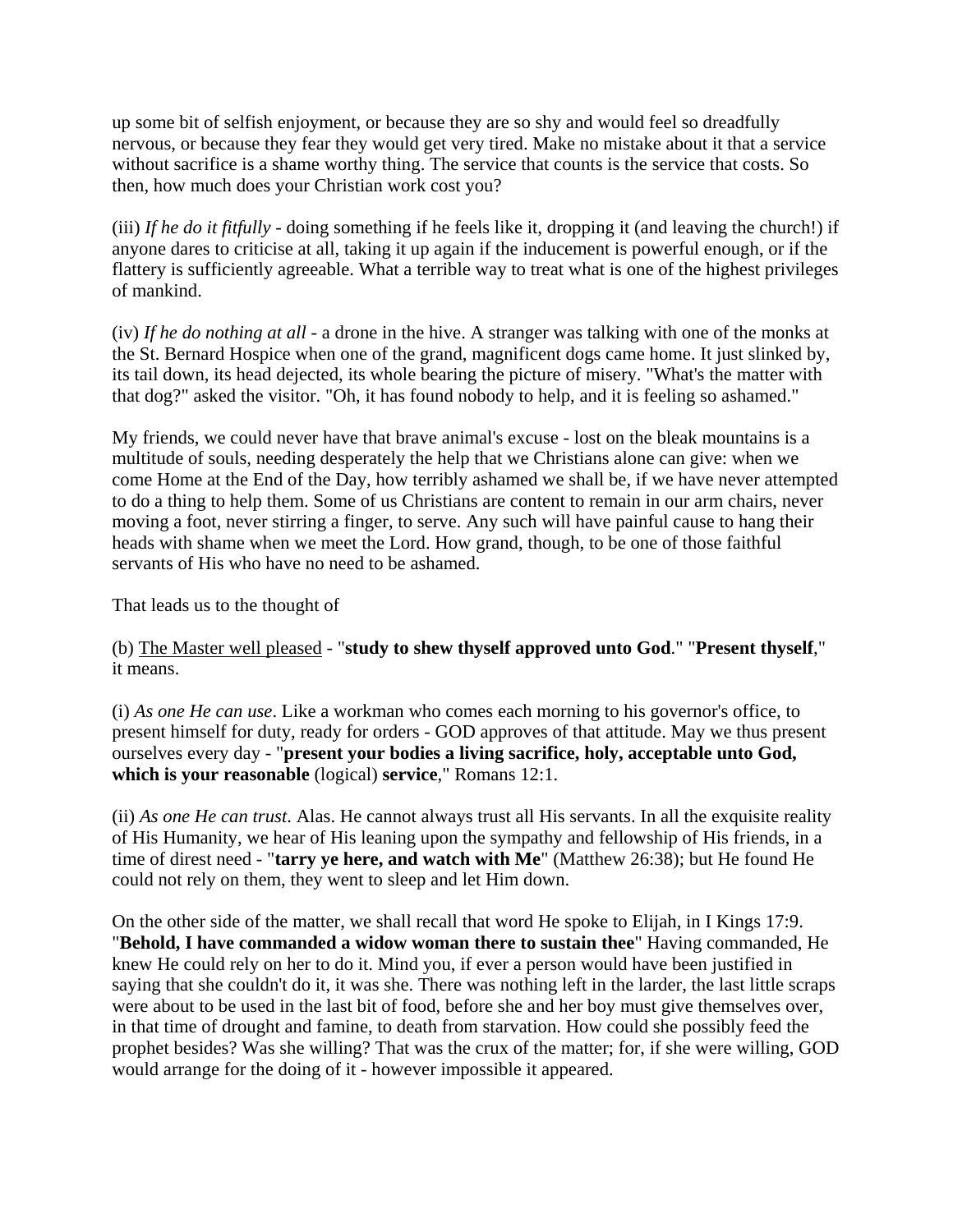In all questions of GOD's service, He asks only for willing obedience - he will see to the means for doing it. How He "**approved**" of that woman of Zarephath that day, seeing she proved He could absolutely rely on her. And, on us?

A poor, ragged little fellow, who had no one to care for him, and who had recently been converted, was asked, "If GOD loves you, why doesn't He tell somebody to look after you?" To which he rather sadly replied, "I expect He does tell somebody, but somebody forgets", Is that somebody you? Has some poor, sin-stained, needy soul crossed your path, whom GOD expected you to help, and did you forget - or fail?

Oh, to be so in touch with GOD, day by day, that we may almost instinctively know His mind, and do His will, and so be "**approved unto GOD**."

(iii) *As one He can reward*. When Life's Day is ended, and we go into His presence on finishing our Job, may we be able to present ourselves "**approved - not ashamed**," and to receive the supernal recompense of His "**Well done, good and faithful servant, . . enter thou into the joy of thy Lord**," Matthew 25:21. To enjoy His approval, and to share His joy: what a rich reward for any pains and sacrifices that our work may have involved. But such an approval will probably mean a considerable curtailment of others-pleasing, and certainly a complete end of self-pleasing. So we come to a last thought, which will supply the secret of this satisfactory Christian life, which has, all this while, been on our minds - the precious word:

(c) The Book well used - "**rightly dividing the word of truth**." This word is placed in every "workman's" hand: it is his Tool, which he must, by much study and practice, learn how to use skilfully, and which he must, on no account, allow to become blunted by misuse, or rusty from disuse. He must be, in every sense, a Man of the Book. What is this "**rightly dividing**"? It is one word in the Greek, and means "*cutting straight*."

All sorts of suggestions have been made by the commentators.

Some refer it to Straight Furrows: the Book is a very fruitful field, to receive whose full harvest the ploughman cuts his straight furrows.

Or, may be, it is Straight Roads: the Book is a great domain, to gain access to whose many benefits the engineer cuts his straight roads through.

John Calvin has a delightful suggestion. He thinks of Straight Slices: the Book is a wondrous loaf, a Bread of Life, to enjoy whose, nourishing strength the steward cuts his straight slices, for his own use, and for that of the whole household.

Straight furrows, shall we say, of painstaking Study; straight roads, perhaps, of Dispensational Study; straight slices, of Regular Study - not just lumps pulled off the loaf from any part, not isolated texts and bits, torn from their context, to feed some favoured theory, but the straight slices of orderly system, the Scripture Union, perhaps, or the International Bible Reading Association, or the Bible Reading Fellowship, or the Chapter a Day method, or the regular Church Calendar; something like Jehoiachin's "allowance" from Evil-merodach, in II Kings 25:30, "**a daily rate for every day, all the days . . .**"